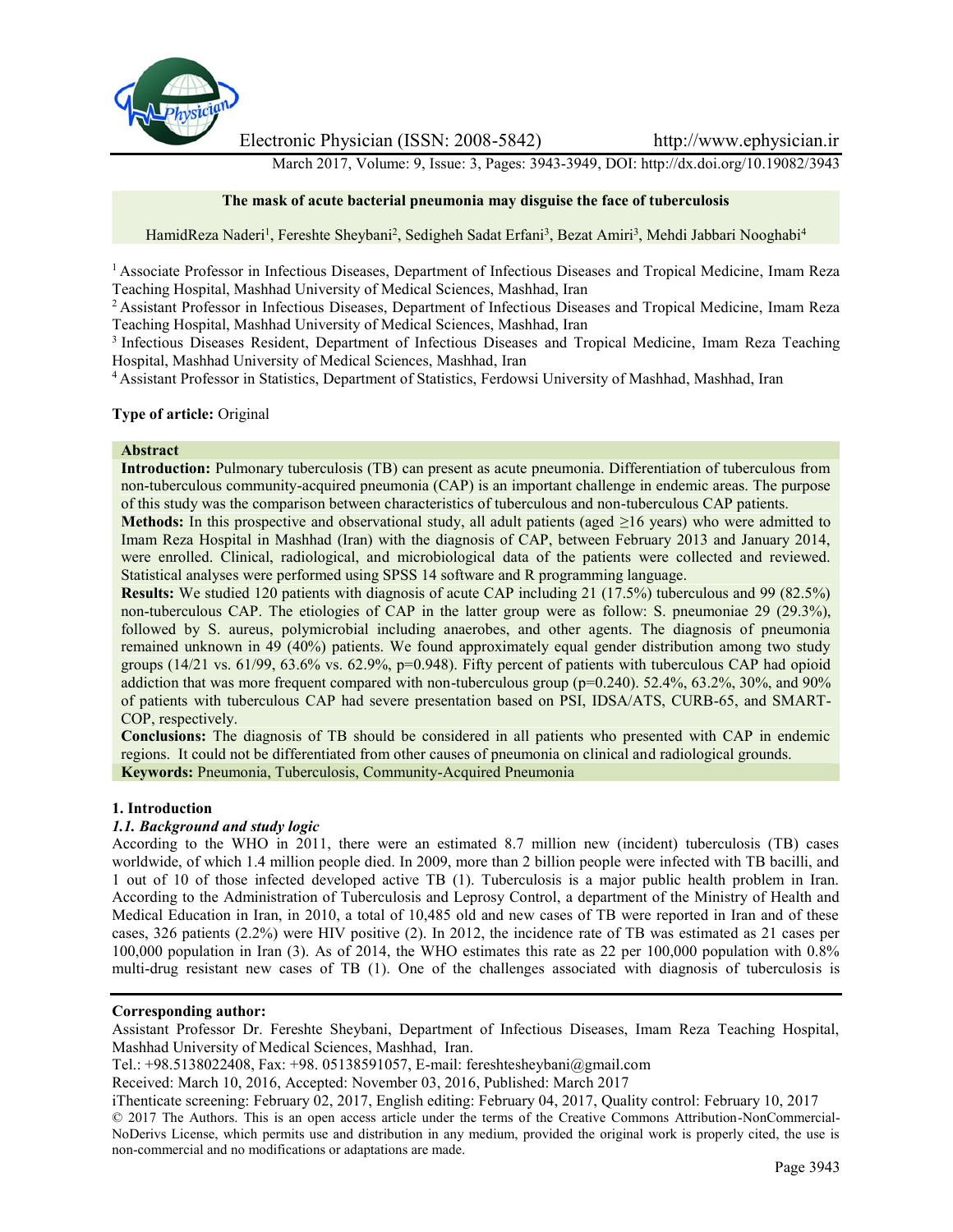differentiation of pulmonary TB from other common etiologies of community-acquired pneumonia (CAP). Streptococcus pneumoniae is the most common cause of CAP in many countries. However, there are considerable geographic differences in the incidence of other pathogens. Many studies from different parts of the world found that TB is common among patients presenting with CAP. Data show that Mycobacterium tuberculosis is an important cause of CAP in many parts of Asia (4). The classic clinical picture associated with active pulmonary TB is chronic productive cough accompanied by weight loss/anorexia, fever, night sweats, and hemoptysis. However, pulmonary TB sometimes presents as an acute/subacute pneumonia. According to David Schlossberg, "clinicians should err on the side of caution and expand the initial differential diagnosis in patients who presented with the clinical and radiologic manifestations of CAP". He noted that "TB remains a resourceful mimic, and the consequences of missing the diagnosis can be disastrous." (5) Although pulmonary TB is known as a chronic disease, it can present as acute pneumonia. Differentiation of tuberculous from non-tuberculous CAP is an important challenge in endemic areas of TB like Iran. Mashhad, the capital city of the Khorasan Razavi Province, in the northeast of Iran, is the second most populous city in Iran and the second-largest holy city in the world and attracts more than 20 million pilgrims every year. These factors make this city so vulnerable to communicable diseases, especially TB. In 2013, the Iranian Ministry of Health and Medical Education reported an annual incidence rate of 10.59 per 100,000 population for TB in Razavi Khorasan (6). Recently, in a single center study we reported that 17.5% of admitted CAP patients in Mashhad had pulmonary tuberculosis (7). So, it is very important to note that TB should be always kept in mind for decision making and empirical treatment of CAP in endemic regions. It has been suggested that care should be taken with an empirical use of antibiotics with anti-tuberculous activity, such as fluoroquinolones, which may lead to a partial response, mask diagnosis and ultimately promote the development of drug-resistant TB, especially in patients who presented with CAP in TB-endemic regions (4).

# *1.2. Objectives*

The purpose of this study was the comparison between characteristics of tuberculous and non-tuberculous CAP patients. For this reason, we studied hospitalized adult patients with CAP, and performed a comparative analysis on their clinical and para-clinical characteristics. To our knowledge, this is the first study conducted prospectively with the aim of comparing these two groups of CAP patients in our region.

### **2. Material and Methods**

### *2.1. Research design and setting*

This study is the second arm of our previous study on etiologic diagnosis of CAP. The study design was prospective, and observational. We included in this study nearly all adult patients (aged ≥16 years) admitted to Imam Reza Hospital in Mashhad, Iran, between February 2013 and January 2014 with the diagnosis of CAP.

### *2.2. Selection of participants*

To take part in this study, patients were required to have an infiltrate on chest radiograph with fever or clinical signs/symptoms of lower respiratory tract infection, or both. Patients with chronic pneumonia (more than four weeks), pneumonia defined as acute from symptoms lasting less than 4 weeks, recent chemotherapy with or without iatrogenic neutropenia during the previous 3 months, patients with a history of transplantation, pneumonia triggered by hospitalization or during the previous 3 months, and patients with an unsigned informed consent form were excluded from the study. From the original 166 patients with community-acquired lower respiratory tract involvement with chest infiltrates, 140 cases were deemed eligible for this study. Of the patients who were secondarily excluded, there were 20 who had lower respiratory symptoms and infiltrates on chest radiography with an emerging alternative/non-infectious diagnosis during the follow-up (e.g. pulmonary emboli or malignancy). Finally, 120 patients with the diagnosis of acute CAP with infectious etiology including 21 with final diagnosis of pulmonary TB and 99 with non-tuberculous etiologies of CAP were included and statistically analyzed. Elderly was defined for this study as individuals aged 65 years and older. Definition of opium addiction was specified as: lack of control of drug habit, craving, compulsive use, and apathy towards self-harm (8).

### *2.3. Data collection and methods*

Following collection of clinical, radiological, and microbiological data of the patients, sputum specimens were immediately sent to the microbiological laboratory for processing. Except for endotracheal aspiration for patients with early endotracheal intubation, no other special procedures were performed in order to obtain sputum samples if they were unable to obtain them spontaneously. Diagnostic tests which were performed in this study include staining of sputum or other body specimens using Ziehl-Neelsen staining for detecting mycobacteria, Gram staining of the purulent portion of sputum specimens and bacterial culture specimens of acceptable quality, blood inoculation in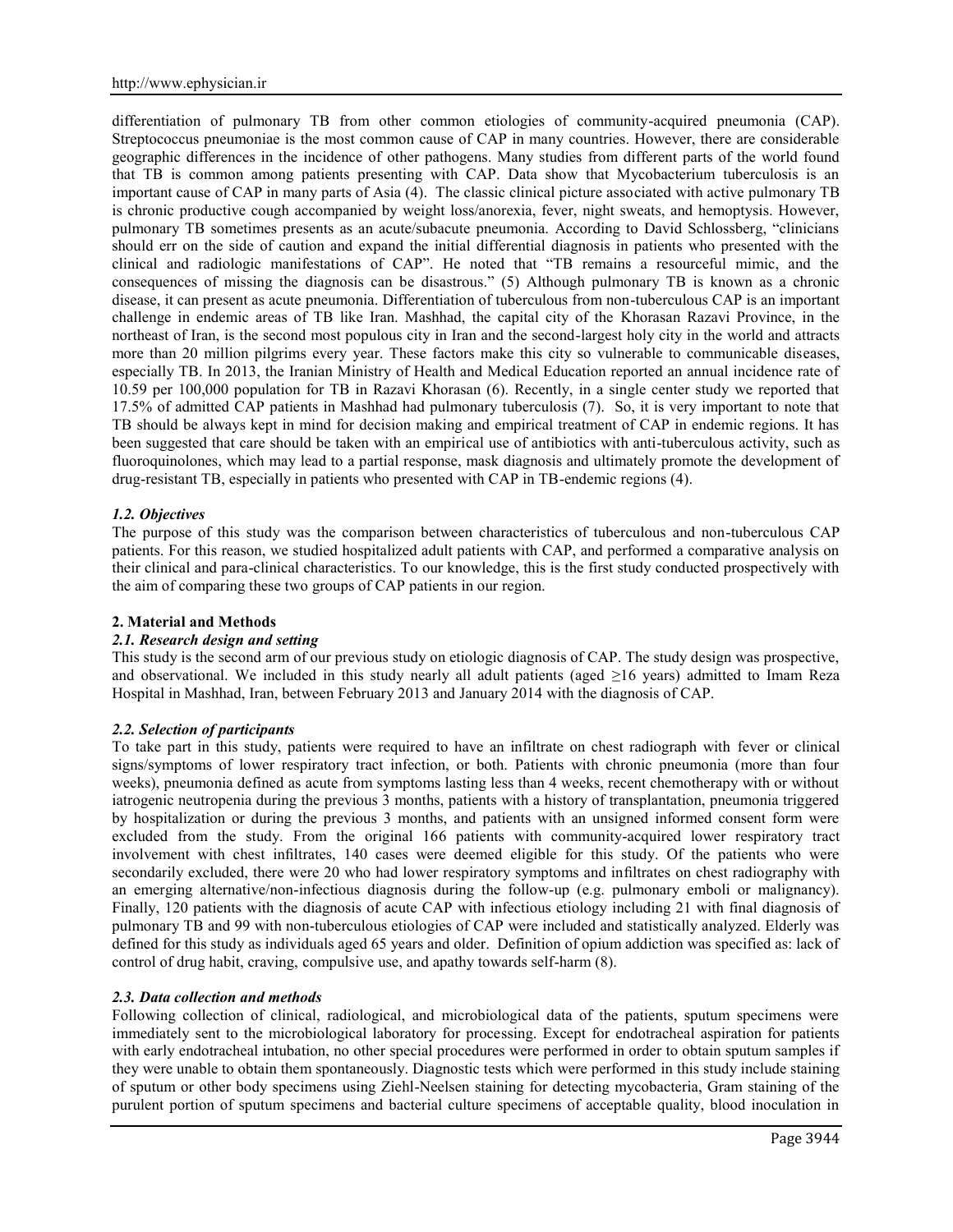standard BACTEC and aerobic/F (Becton Dickinson, Limerick, Ireland), M. tuberculosis DNA extraction from clinical samples using an M. tuberculosis Real-Time PCR Kit  $[Rootor-Gene^{TM} 3000$  (Corbett Life Science)] in the event of negative direct smears, unconcentrated urine sample testing with immunochromatographic assay Binax NOW S. pneumoniae antigen (Binax, Maine, USA) and Binax NOW L. pneumophila antigen (Binax, Maine, USA) for S. pneumonia antigen and L. pneumophila serogroup 1 antigen detection, influenza virus detection and purification using RT-PCR with a QIAGEN Real-Time Detection Kit on respiratory specimens, and establishing PCT level by semi-quantitative solid-phase immunoassay (B.R.A.H.M.S. PCT-Q, B.R.A.H.M.S.-Diagnostica GmbH, Hennigsdorf, Germany) on 200 µl plasma. Serologic and molecular diagnostic tests for Mycoplasma pneumoniae Chlamydophila psittaci, Chlamydophila pneumoniae, and Coxiella burnetii, and viruses were not used in our study, except for PCR for influenza virus. According to the reference scale provided, PCT levels were classified into four groups (< 0.5 µg/l; 0.5 - < 2 µg/l; 2 - 10 µg/l; = 10 µg/l). The tests were carried out within the first 12-hour period of the patients' admission. If one or more initial sputum (or other related respiratory or nonrespiratory fluids) smear examinations was positive for acid-fast bacilli (AFB) or positive PCR for M. tuberculosis on body fluids was identified, the etiology of the CAP was classified as definite tuberculous CAP. Presumptive diagnosis of tuberculous CAP was defined as clinical, laboratory and radiological findings consistent with pulmonary TB having no response to empirical antibiotic therapy and having other etiological agents ruled out; M. tuberculosis was not isolated in these circumstances. All other patients were defined as non-tuberculous CAP.

# *2.4. Statistical analysis*

Statistical analyses were performed using SPSS 14 software and R programming language. Discrete variables are expressed as counts (percentage) and continuous variables as mean  $\pm$  standard deviation (SD), unless stated otherwise. Frequency comparison was done by chi-square test or Fisher's exact test for categorical variables and Student's t test or the Mann-Whitney U test for continuous variables. P<0.05 was considered significant.

# *2.5. Research ethics*

Patients gave written informed consent and the study was approved by the Ethics Committee of Mashhad University of Medical Sciences (Code: 900983). There was no deviation from the routine treatment approaches and patients were free to withdraw from the study at any time if they wished.

# **3. Results**

We studied 120 patients with diagnosis of acute CAP including 21 (17.5%) tuberculous and 99 (82.5%) nontuberculous CAP. The etiologies of CAP in the latter group were as follow: S. pneumoniae 29 (29.3%), followed by S. aureus, polymicrobial including anaerobes, and other agents. The diagnosis of pneumonia remained unknown in 49 (40% of all cases) of patients. We found approximately equal gender distribution among two study groups (14/21 vs. 61/99, 63.6% vs. 62.9%, p=0.948). Patients with tuberculous CAP were younger compared with non-tuberculous patients  $(46.6\pm21 \text{ vs. } 51.2\pm22.5)$  but the difference in mean age was not statistically significant (p=0.386) (Table 1). The most common presenting clinical symptoms in both groups were cough and fever, followed by dyspnea, sputum production, chest pain, and hemoptysis. However, cough (90.9% vs. 83.9%), sputum production (75% vs. 50.9%), and weight loss (45.5% vs. 8.6%) were more common in the tuberculous group (90.9% vs. 83.9%), whereas history of fever (84.8% vs. 77.3%), dyspnea (79.6% vs. 72.7%), and chest pain (19.6% vs. 13.6%) were more frequent in the non-tuberculous group. Both groups had approximately equal frequency of hemoptysis (13%). Study groups differed significantly in duration of symptoms before admission (16.5±8.8 vs. 8.1±5.1, p=0.001) that was longer in patients with tuberculous CAP. The frequency of tachypnea, hypotension, and tachycardia were not significantly different between the two groups, however, patients with non-tuberculous CAP were more commonly febrile at the time of hospital admission (85.2% vs. 47.6%, p=0.01). The frequency of high grade fever (temperature  $>$  38.2) was also significantly higher in non-tuberculous group (80.5% vs. 47.6%, p=0.002) (Table 2). Although patients with non-tuberculous CAP were more commonly hypoxic at presentation (76.2% vs. 62.9%) the difference was not statistically significant ( $p=0.25$ ). The frequency of severe hypoxia (arterial oxygen saturation  $\langle 85\% \rangle$ ) was also approximately equal for both groups  $(47.6\%$  and  $43.7\%$ ,  $p=0.744$ ). No significant difference was seen in IVRS requirement between two groups (38.1% vs. 30.5%, p=0.501). In-hospital mortality (IHM) was equal in two groups (22.9% vs. 23.7%; p=0.665). Two (1.6%) patients with CAP were diagnosed to have HIV infection. Fifty percent of patients with tuberculous CAP had opioid addiction that was more frequent compared with non-tuberculous group (p=0.240). Laboratory characteristics on admission were also compared between two groups, including the value of white blood cells count, polymorphonuclear (percent), platelet count, hematocrit level, and PCT level. Hematocrit level <36% ( $p=0.01$ ) and PCT level >0.5 ( $p=0.001$ ) were the only parameters that were significantly different between these two groups (Tables 3). Among patients with final diagnosis of pulmonary CAP, 8 (38.1%) cases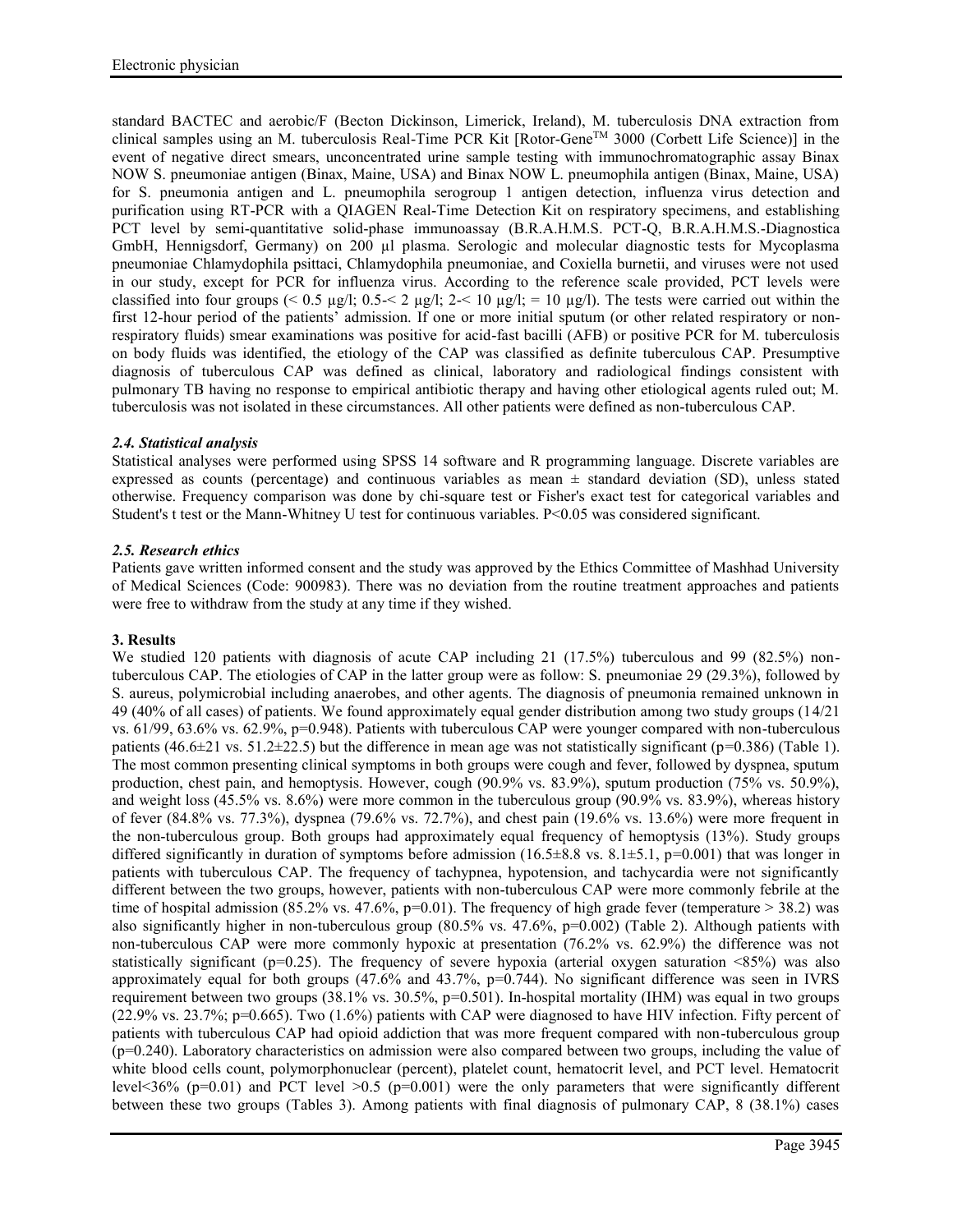received multidrug anti-tuberculous agents empirically in the 1st 24-hour antibiotic treatment regimen. In comparing the two study groups, there were no significant differences in severity of CAP based on pneumonia severity index (PSI) (p=0.378), Infectious Diseases Society of America/American Thoracic Society (IDSA/ATS) (p=0.800), CURB-65 (p=0.478), and SMART-COP (p=0.659) scoring systems. 52.4%, 63.2%, 30%, and 90% of patients with tuberculous CAP had severe presentation based on PSI, IDSA/ATS, CURB-65, and SMART-COP, respectively (Table 4).

**Table 1.** Comparison between demographic characteristics of patients with pulmonary tuberculosis and other etiologies of community acquired pneumonia.

| Demographic characteristics                                                                                                                                                                                                                                                                                                        | Non-tuberculosis CAP | Tuberculous CAP | p-value |  |
|------------------------------------------------------------------------------------------------------------------------------------------------------------------------------------------------------------------------------------------------------------------------------------------------------------------------------------|----------------------|-----------------|---------|--|
| Age, yrs.                                                                                                                                                                                                                                                                                                                          | $51.2 \pm 22.5$      | $46.6 \pm 21$   | 0.386   |  |
| Sex, male                                                                                                                                                                                                                                                                                                                          | $61(62.9\%)$         | $14(63.6\%)$    | 0.948   |  |
| <b>Opioid Addiction</b>                                                                                                                                                                                                                                                                                                            | $35(36.5\%)$         | $1(50\%)$       | 0.240   |  |
| $\overline{C}$ and $\overline{C}$ and $\overline{C}$ and $\overline{C}$ and $\overline{C}$ and $\overline{C}$ and $\overline{C}$ and $\overline{C}$ and $\overline{C}$ and $\overline{C}$ and $\overline{C}$ and $\overline{C}$ and $\overline{C}$ and $\overline{C}$ and $\overline{C}$ and $\overline{C}$ and $\overline{C}$ and |                      |                 |         |  |

CAP: Community Acquired Pneumonia; Yrs: years old

**Table 2.** Comparison between symptoms signs of patients with pulmonary tuberculosis and other etiologies of community acquired pneumonia.

| Symptoms & Signs             | Non-tuberculosis CAP | Tuberculous CAP | p-value |
|------------------------------|----------------------|-----------------|---------|
| Duration of symptoms, days   | $8.1 \pm 5.1$        | $16.5 \pm 8.8$  | 0.001   |
| Cough                        | 78 (83.9%)           | 20 (90.9%)      | 0.615   |
| Sputum                       | 27 (50.9%)           | 9(75%)          | 0.130   |
| Fever                        | 78 (84.8%)           | $17(77.3\%)$    | 0.596   |
| Dyspnea                      | 74 (79.6%)           | 16(72.7%)       | 0.680   |
| Hemoptysis                   | 12(13%)              | $3(13.6\%)$     | 1.000   |
| Chest pain                   | 18 (19.6%)           | $3(13.6\%)$     | 0.735   |
| Weight loss                  | $8(8.6\%)$           | $10(45.5\%)$    | 0.001   |
| Tachypnea                    | 78 (88.6%)           | 18 (81.8%)      | 0.617   |
| Hypotension                  | 18 (20.9%)           | 5(22.7%)        | 1.000   |
| Tachycardia (HR>90)          | 76 (88.4%)           | 16(72.7%)       | 0.132   |
| Fever (Temp>37.9)            | 75 (85.2%)           | $12(57.1\%)$    | 0.010   |
| High grade fever (Temp>38.2) | 70 (80.5%)           | 10(47.6%)       | 0.002   |
| Parapneumonic effusion       | 28 (29.5%)           | $8(36.4\%)$     | 0.528   |

**Table 3.** Comparison between laboratory test results of patients with pulmonary tuberculosis and other etiologies of community acquired pneumonia.

| Laboratory test                                |              | Non-tuberculosis CAP | Tuberculous CAP | p-value |
|------------------------------------------------|--------------|----------------------|-----------------|---------|
| Leukopenia                                     |              | $12(17.1\%)$         | $2(12.5\%)$     | 0.937   |
| (White blood cell $\leq 4000/\mu$ l)           |              |                      |                 |         |
| Leukocytosis                                   |              | $20(28.6\%)$         | $3(18.8\%)$     | 0.626   |
| (White blood cell $>12000/\mu$ l)              |              |                      |                 |         |
| Polymorphonuclear $(\%)$                       |              | $81.6 \pm 14$        | $84\pm9.3$      | 0.565   |
| Severe Thrombocytopenia (Platelets<100 000/µl) |              | 18 $(18.1\%)$        | $4(20\%)$       | 1.000   |
| Anemia (Hematocrit <36%)                       |              | 46%                  | 82%             | 0.01    |
| $PCT$ , ng/mL                                  | $>2$ ng/ml   | 53 (57.6%)           | $1*(4.5\%)$     | 0.001   |
|                                                | $>0.5$ ng/ml | 74 (80.4%)           | $4(18.2\%)$     | 0.001   |

PCT: Procalcitonin level.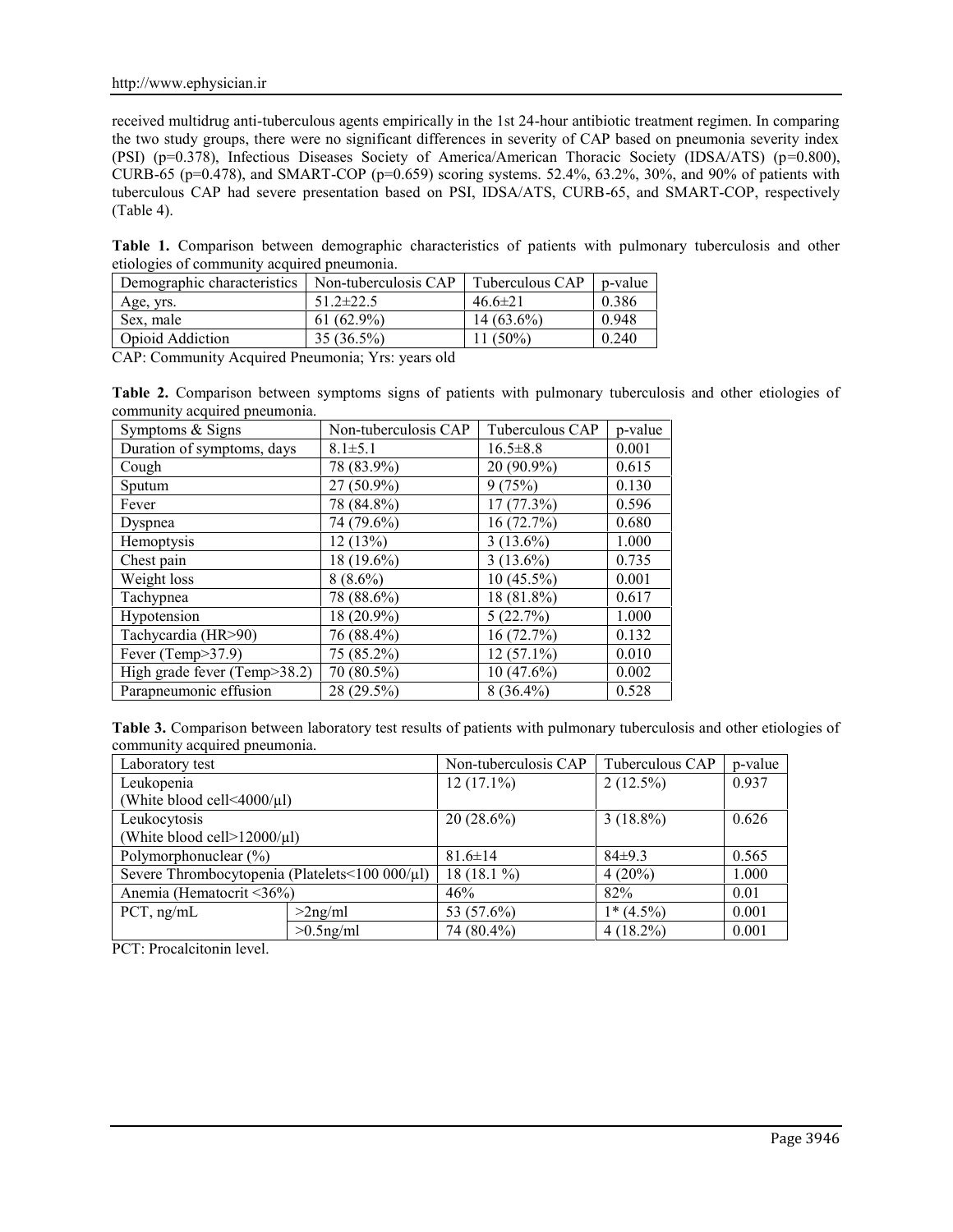| Severe Pneumonia Parameters | Non-tuberculosis CAP | Tuberculous CAP | p-value |
|-----------------------------|----------------------|-----------------|---------|
| Shock requiring vasopressor | $8(8.5\%)$           | $2(9.1\%)$      | 0.807   |
| <b>IVRS</b> requirement     | $29(30.5\%)$         | $8(38.1\%)$     | 0.501   |
| Altered mental status       | $31(33.3\%)$         | $7(31.8\%)$     | 0.892   |
| Hypoxia (SaO2<92%)          | 56 (62.9%)           | $16(76.2\%)$    | 0.250   |
| Severe Hypoxia (SaO2<85%)   | 38 (43.7%)           | $10(47.6\%)$    | 0.744   |
| PSI <sub>2</sub> 4          | 59 (62.8%)           | 11 $(52.4\%)$   | 0.378   |
| IDSA/ATS 2007 criteria      | 54 (59.3%)           | $12(63.2\%)$    | 0.800   |
| CURB-65 $\geq$ 3            | 35 (38.5%)           | $6(30\%)$       | 0.478   |
| SMART-COP $\geq$ 3          | 83 (83%)             | 18 (90%)        | 0.659   |
| In-Hospital Mortality       | $22(22.9\%)$         | 6(23.7%)        | 0.665   |

**Table 4.** Comparison between severe pneumonia parameters in patients with pulmonary tuberculosis and other etiologies of community acquired pneumonia.

IVRS: intensive vasopressor or respiratory support; SaO2: arterial oxygen saturation; µl: microliter; ng: nanograms; PSI: Pneumonia Severity Index; IDSA/ATS: Infectious Diseases Society of America/American Thoracic Society; CURB-65: acronym for Confusion, blood Urea level, Respiratory rate, Blood pressure, age≥65 years old; SMART- COP: acronym for Systolic blood pressure, Multilobar chest radiography involvement, low Albumin level, high Respiratory rate, Tachycardia, Confusion, poor Oxygenation.

# **4. Discussion**

M. tuberculosis is an important cause of CAP in developing countries. TB can present as an acute process and mimic classic bacterial pneumonia or masquerade as an atypical pneumonia, with nonproductive cough and systemic symptoms. As such, it should be included in the differential diagnosis of CAP. Both primary and reactivation TB can cause acute manifestations (5). M. tuberculosis is an important cause of lower respiratory infection in many parts of Asia. Peto et al., (4) suggested that decisions about the choice of routine investigations performed for CAP and the choice of empirical treatment should reflect this fact. Although the use of fluoroquinolones as empirical treatment for CAP is appropriate even in regions endemic for TB, indiscriminate use of fluoroquinolones in suspected CAP should be avoided, and critical judgement on the possibility of TB should be considered in patients who present with CAP (5). Missed diagnosis is common as illustrated in a report from Baltimore in which 16 of 33 patients (48%) with culture-confirmed pulmonary TB were initially treated for presumed CAP (9). Of our patients, 17.5% were finally diagnosed as pulmonary TB that demonstrated the important role of M. tuberculosis in the etiology of CAP in our region. The incidence of TB being diagnosed among patients presenting with clinical and radiological signs of a CAP has varied in different series. Previously, studies from China, Japan, Kenya, and Sub Saharan Africa also demonstrated high prevalence of pulmonary TB (9-20.5%) in patients who presented with CAP (10-14). M. tuberculosis was the second most common pathogen (12%) identified in the study performed by Levy et al., (15) in Hong Kong. In the latter study, only patients who presented with features of acute pneumonia were included and those with chronic illness or typical radiologic changes suggestive of TB were excluded. A similar high incidence of TB (10%) among subjects presenting with acute pneumonia had been reported in France (11). In the studies by Nyamande et al., (12) in Sub Saharan Africa and Scott et al., (14) in Kenya, a large number of CAP patients were diagnosed as HIV positive (81.4% and 52%, respectively). However, in our study, only two patients were diagnosed to have HIV infection (1.6%). Of tuberculous CAP patients who were opioid addicted, there were 50%, and 23.8% of them had underlying chronic diseases. In addition to epidemiologic clues, many clinical clues have been suggested that might prompt consideration of a tuberculous etiology. These include duration of symptoms more than 2 weeks prior to admission, upper lobe involvement or cavitary infiltrates on chest radiograph, lymphopenia, total white blood cell count  $\leq 12 \times 109/1$  on admission, night sweats, failure to respond to routine therapy of CAP, relapse following fluoroquinolone administration, relapse following corticosteroid administration, Gram stain with weakly gram-positive or gram-neutral rods (ghosts), signs of healed TB, e.g. fibrocalcific changes, apical capping, Ghon's complex, pneumothorax, and pleural effusion. Identification of these features at presentation, clearly strengthens the diagnostic suspicion of TB (5, 16, 17). According to the literature review performed by Grossman et al., TB is not associated with a rapid response to antimicrobial therapy even when treated with appropriate multidrug regimens. In contrast, some clinical improvement is usually seen within 2 to 3 days of appropriate antimicrobial treatment of patients with non-tuberculous CAP (5). When we compared clinical and laboratory characteristics between patients with tuberculous and non-tuberculous CAP, these two groups differed significantly in the frequency of weight loss, absence of fever on admission, anemia, and duration of symptoms before admission. High grade fever at presentation, was significantly lower among patients with pulmonary TB.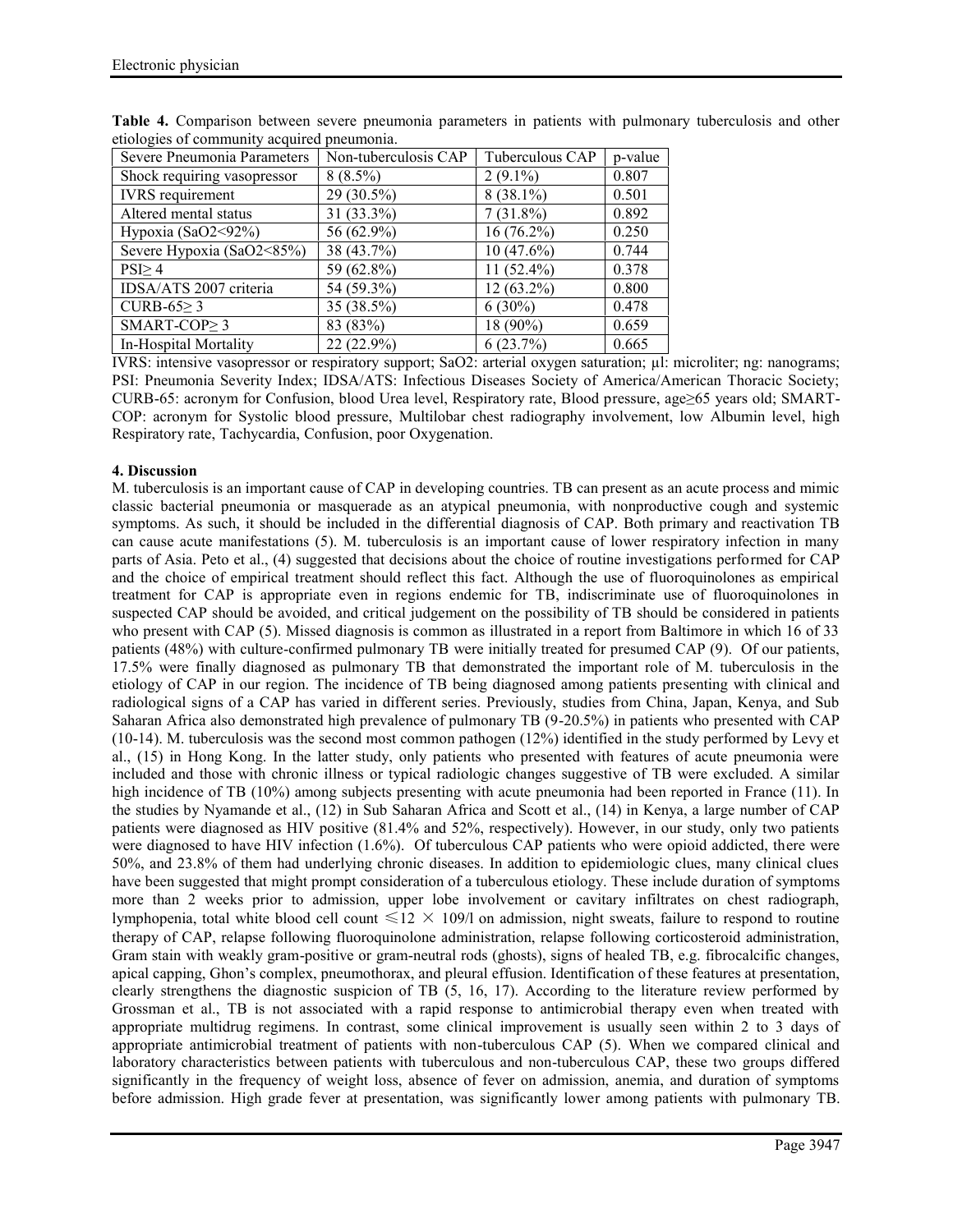Although the frequency of associated exudative pleural effusion was higher in tuberculous CAP patients, the difference was not statistically significant. PCT level does not appear to be significantly elevated in patients with pulmonary TB, making it an attractive potentially rapid diagnostic method for differentiating pulmonary TB from bacterial CAP. Although there are studies that found PCT level as an unreliable indicator for diagnosis of pulmonary TB (18), most others demonstrated that the PCT level in patients with pulmonary TB is significantly lower than patients with other etiologies of CAP (19, 20). Additionally, several studies showed that high level of PCT among patients with pulmonary TB is an indicator of adverse outcome (19, 20). In the study conducted by Kang et al., (21) the median PCT level was 0.514 ng/mL (range, 0.01 to 27.75) with bacterial CAP and 0.029 ng/mL (range, 0.01 to 0.87) with pulmonary TB. They concluded that the high sensitivity and negative predictive value for differentiating pulmonary TB from bacterial CAP, suggested a supplementary role of PCT in the diagnostic exclusion of pulmonary TB from bacterial CAP in areas with an intermediate prevalence of pulmonary TB. Our study, similarly to most others, demonstrated significantly lower PCT levels in patients with tuberculous CAP compared with the nontuberculous group however, it was not associated with higher rates of IHM and IVRS requirement among patients with TB. PCT level was significantly associated with poor outcome and IVRS requirement in patients with other etiologies of CAP. In the study performed by Levy et al., (22) the incidence rate of 1.5% has been reported for acute respiratory failure among patients who present with tuberculous hospitalized CAP. In our study, 22.7% and 76.2% of patients with tuberculous CAP developed hypotension and hypoxia, respectively. These rates were not significantly higher compared with non-tuberculous CAP patients. Of patients with tuberculous CAP 38.1% required IVRS. Feng et al., (23) found that higher PSI scores were independently associated with the presence of concomitant pulmonary TB in both health care associated pneumonia (HCAP) and CAP patients. However, severity assessment of CAP based on pneumonia severity index (PSI), Infectious Diseases Society of America/American Thoracic Society (IDSA/ATS), CURB-65, and SMART-COP scoring systems, showed no significant difference between our two study groups. IHM was 23.7% among tuberculous CAP patients which was higher than the nontuberculous group.

### **5. Conclusions**

Although pulmonary TB is known as a chronic disease, it can present as acute pneumonia. Differentiation of tuberculous from non-tuberculous CAP is an important challenge in endemic areas of TB like Iran. Regarding the fact that M. tuberculosis was the etiologic agent responsible for 17.5% of our acutely presented CAP patients, it seems rational to emphasize that the diagnosis of TB should be considered in all patients who presented with CAP in our region. It could not be differentiated from other causes of pneumonia on clinical and radiologic grounds, although patients with tuberculous CAP had significantly higher frequency of weight loss, anemia, absence of fever on admission, and longer duration of symptoms before presentation. PCT level is significantly lower among the tuberculous CAP group. This study suggested that the severity of illness is also not useful in differentiation of tuberculous from non-tuberculous CAP. Patients with tuberculous CAP had higher IHM, however, it was not statistically significant.

### **Acknowledgments:**

This article has been derived in part from the thesis no. 2799-T for accounting specialty in Infectious Diseases by the second author. The grant number was 900822 funded by the Vice Chancellery of Research, Mashhad University of Medical Sciences.

### **Conflict of Interest:**

There is no conflict of interest to be declared.

### **Authors' contributions:**

All authors contributed to this project and article equally. All authors read and approved the final manuscript.

#### **References:**

- 1) Azizi MH, Bahadori M. A brief history of tuberculosis in Iran during the 19th and 20th centuries. Arch Iran Med. 2011; 14(3): 215-9. doi: 011143/AIM.0018. PMID: 21529117.
- 2) WHO Global Tuberculosis report 2015. Available from: http://www.who.int/tb/country/data/profiles/en/.
- 3) Alavi SM, Salmanzadeh Sh, Bakhtiyariniya P, Albagi A, Hemmatnia F, Alavi L. Prevalence and treatment outcome of pulmonary and extrapulmonary pediatric tuberculosis in southwestern Iran. Caspian J Intern Med. 2015; 6(4): 213–9. PMID: 26644895, PMCID: PMC4649270.